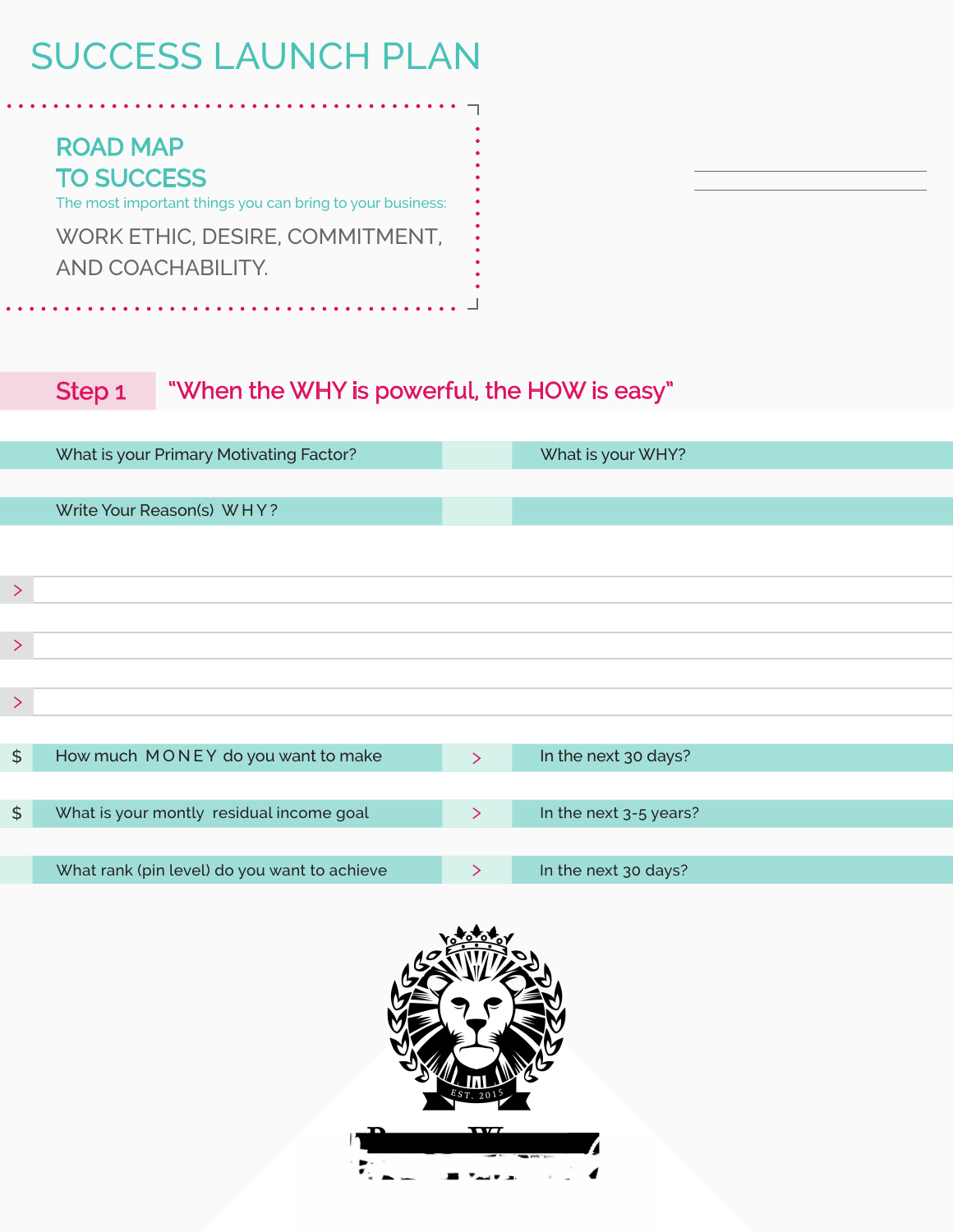

#### Step 2 Open For Business !

Share your opportunity with a MINIMUM of 15 people during your first week in business. You must contact 30-50 people to create 15 exposures.

Effective ways to launch your business include: Conference Calls, Webinars, Home Meetings/Luncheons, Facebook Live. Schedule 3 separate events to showcase your business.

## THE KEY TO INVITING:

BE YOURSELF with EXCITEMENT, URGENCY AND CONVICTION!

Your primary role is to pique and invite. Let your mentors and tools present the information and explain the business.

|         | $1_{st}$ Call<br>[within 48 hours] | 2 <sub>nd</sub> Call | [ within 7 days of start ] | 3rd Call     | [ within 10 days of start ] |
|---------|------------------------------------|----------------------|----------------------------|--------------|-----------------------------|
| $\star$ | Influential/Successful:            |                      | Who Looks up to you:       |              | People you love the most:   |
| >1      |                                    | $\mathbf{1}$         |                            | $\mathbf{1}$ | $\langle$                   |
|         |                                    |                      |                            |              |                             |
| $\geq$  | 2.                                 | 2.                   |                            | 2.           | $\prec$                     |
| > 3     |                                    | 3.                   |                            | 3.           | $\prec$                     |
|         |                                    |                      |                            |              |                             |
| > 4     |                                    | 4.                   |                            | 4.           | $\prec$                     |
|         |                                    |                      |                            |              |                             |
|         | > 5                                | 5.                   |                            | 5.           | $\leq$                      |

## Your Role is to INVITE & LAUNCH CALLS

BE BRIEF. BE IN A HURRY. NO SMALL TALK. GET A COMMITMENT!

#### What to say to Friends and Family:

Hey, what are you doing (date/time)? Listen, I found a way for us to make some serious money! There is a call that explains the details. If I give you the number, will you dial in?" (Modify to fit the exposure method your team uses).

#### What to say as a Professional to a Professional:

"Mr./Mrs.\_\_\_\_\_\_\_\_ what are you doing (date/time)? I'm working on a business project and I'm looking for a few sharp people to partner with. You've always been good at (insert compliment). Are you open to taking a peek at another income stream outside of what you are doing now? (If yes, plug them into exposure method you use.)

#### What to say to people you look up to:

Listen, I know how successful you have been in business, and what I am doing probably isn't for you, but who do you know who may be looking for a strong business they could run from home?

#### What to say if they aren't interested:

"That's fine. I respect that. Maybe you can point me in the right direction. Who do you know that might be looking to diversify their income?" OR "Would you be willing to review the info to see if anyone comes to mind."

#### What to say if they can't make it or missed the call:

"Sorry you missed it! It was fantastic! If I send you the replay link, would you check it out?

#### Handling Objections:

I'm Busy - "I understand you are busy, and that is why I think you will see the value in this opportunity. When can we carve out a few minutes for you to take a peek at some info?"

I'm Broke - "That's no problem I'm not asking you to buy anything! I just need you to review the info and we can go from there."

What is it? - "If I tried to explain it, I would probably mess it up! I would rather you hear it like I did. So if you could hop on this call/webinar/FB Live and listen in. I know you will love it!"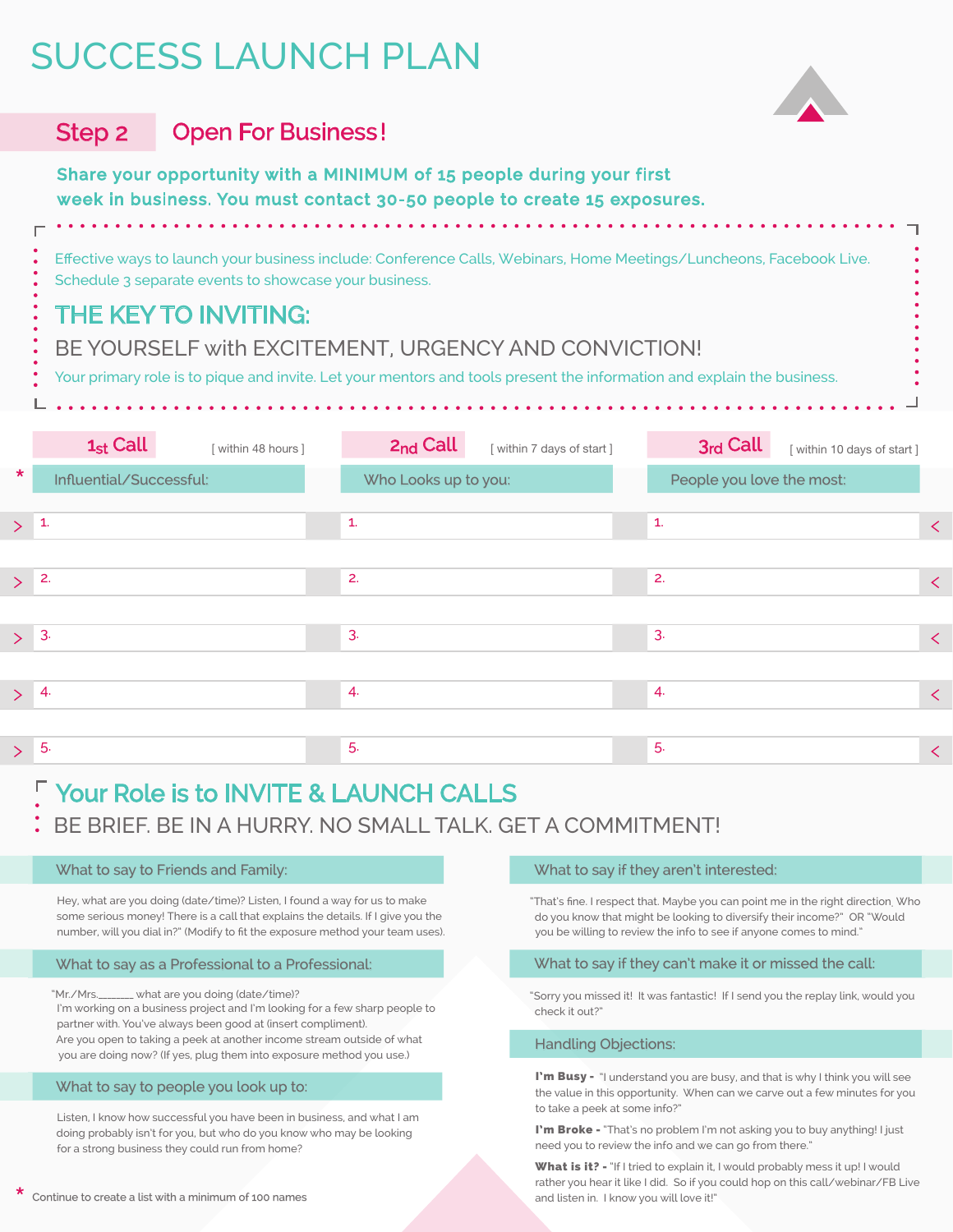

Step 3 Get Social!

### Don't be a secret agent!

### Announce to your warm market and friends that you are open for business!

| : USE, DOCUMENT, SHARE<br>USE the products or services you offer.                                                                                                  | Ask To Be Added To<br>Facebook Team Pages.                      |  |  |
|--------------------------------------------------------------------------------------------------------------------------------------------------------------------|-----------------------------------------------------------------|--|--|
| DOCUMENT your progress, changes and experience.<br>SHARE results you and others have experienced.<br>Social Media is powerful when used correctly!<br>DO NOT SPAM! | page name                                                       |  |  |
|                                                                                                                                                                    | page name                                                       |  |  |
|                                                                                                                                                                    | page name                                                       |  |  |
| $\frac{You}{Iube}$<br>$\overline{O}$                                                                                                                               | $\mathcal{S}^+$                                                 |  |  |
| <b>Create Your Story</b><br><b>Take Before &amp; After Photos</b>                                                                                                  | <b>Customer Support:</b><br><b>Corporate Website:</b><br>Email: |  |  |

### Step 4 Promoting Events! You're in business for yourself, but never by yourself!

| >      | <b>Next Training Events:</b>                                         | Location: | Date:              | Time:               |  |  |  |
|--------|----------------------------------------------------------------------|-----------|--------------------|---------------------|--|--|--|
|        |                                                                      |           |                    |                     |  |  |  |
| $\geq$ | Wake-Up Call                                                         | Phone#    | Pass Code:         | Time:               |  |  |  |
|        |                                                                      |           |                    |                     |  |  |  |
| $\geq$ | <b>Team Call</b>                                                     | Phone#    | Pass Code:         | Time:               |  |  |  |
|        |                                                                      |           |                    |                     |  |  |  |
| >      | <b>Automated Overview Call</b>                                       | Phone#    |                    |                     |  |  |  |
|        |                                                                      |           |                    |                     |  |  |  |
| $\geq$ | Convention                                                           | Location: | Date:              |                     |  |  |  |
|        |                                                                      |           |                    |                     |  |  |  |
|        |                                                                      | Phone#    | Pass Code:         | Time:               |  |  |  |
|        |                                                                      |           |                    |                     |  |  |  |
|        |                                                                      | Location: | Date:              | Time:               |  |  |  |
|        |                                                                      |           |                    |                     |  |  |  |
|        | <b>F</b> Your Success Team                                           |           | □ Partner/Rep.     |                     |  |  |  |
|        | You're in business for yourself, but never by yourself!<br>$\bullet$ |           | <b>Information</b> |                     |  |  |  |
|        |                                                                      |           |                    |                     |  |  |  |
|        |                                                                      |           |                    |                     |  |  |  |
|        | Your Sponsor                                                         | Phone     | Email              | Backoffice Website: |  |  |  |
|        | Upline Support                                                       | Phone     | Email              | Partner/Rep. ID#:   |  |  |  |
|        | Upline Support                                                       | Phone     | Email              | Log In Password:    |  |  |  |